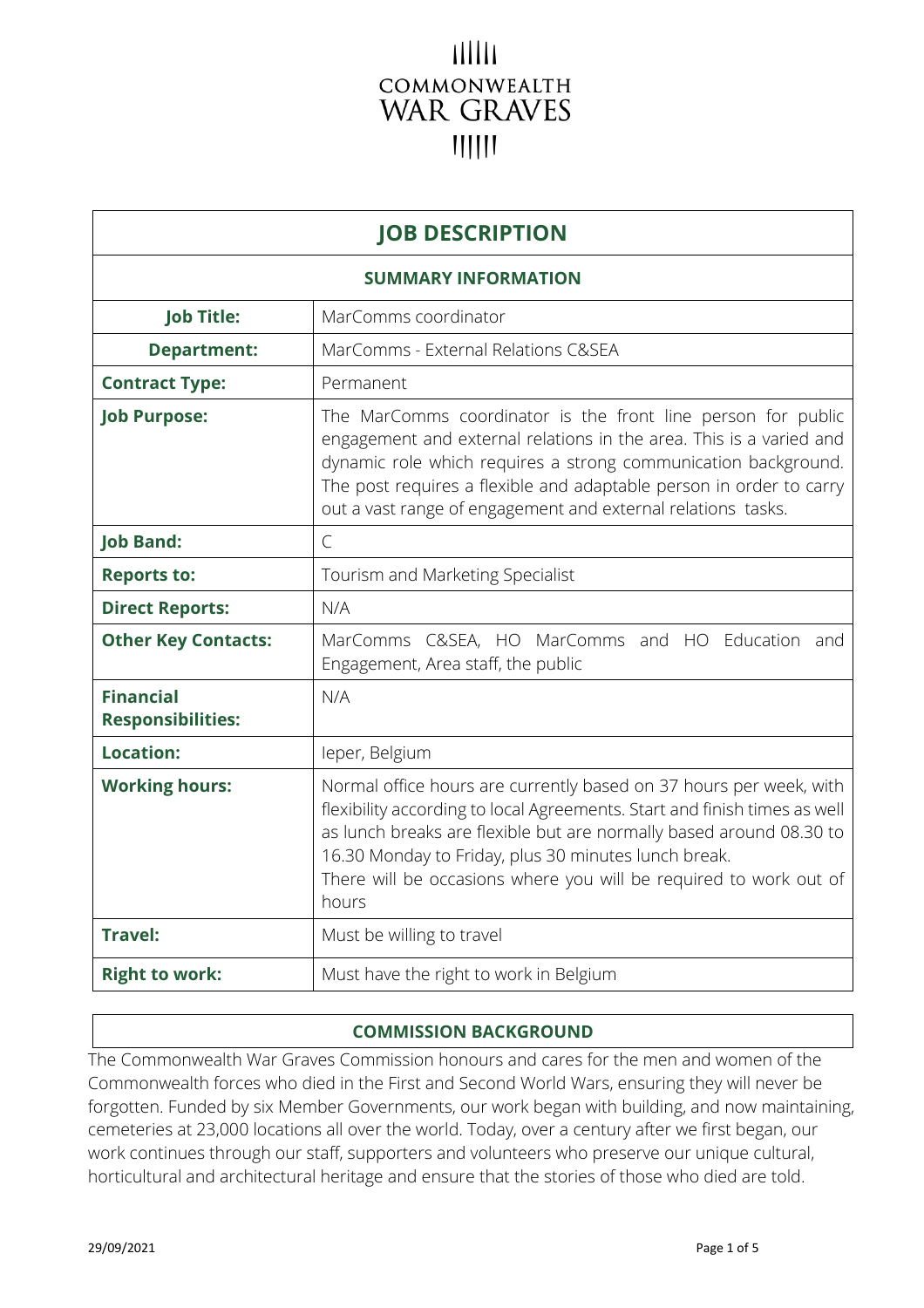# COMMONWEALTH WAR GRAVES  $\parallel$   $\parallel$   $\parallel$   $\parallel$   $\parallel$

# **KEY RESPONSIBILITIES and ACCOUNTABILITIES OF THE ROLE**

# General

CWGC hand in hand with the CWGF, work together to continue raising the profile of the Commission, demonstrating our relevance today as a modern organisation with a unique heritage. We aim to engage and educate people, especially families and young people, highlighting the work we do today.

The MarComms Coordinator will be

- Implementing the Volunteering plan and Education plan in close collaboration with the Tourism and Marketing Specialist.
- creating and adapting a range of engaging and meaningful resources for young people, and those who work with them with the history, sites, stories and the work of the CWGC, in liaison with the Education and Engagement team in HO, tailored to the needs in our area.
- building partnerships with educational establishments, collaborating with schools to include our sites into school excursions
- organising class workshops on remembrance and the work of the Commission (on location, at the Ieper Information Centre (IIC)) with young people and liaising with any stakeholder for visits of associations, schools, groups, VIP,…
- developing and adapting tools, teaching materials and resources for volunteers who can e.g. give talks to increase local awareness of the importance and relevance of the work of the CWGC, in close cooperation with the Tourism and Marketing specialist.
- supporting with keeping stakeholders, partners and volunteers informed with newsletters or through other channels
- providing timely and accurate responses to enquiries using the Salesforce system.

# Job Functional Knowledge

- good insight into communicating information in an pedagogically responsible manner to children and other target groups
- producing engaging communication products that appeal to a specific (mostly young) audience
- knowledge of the playing field can be built up during the job

# Business expertise

• Requires the understanding of how duties relate with others in the team and how the team integrates with others in accomplishing the work of the wider teams. Knowledge of roles and responsibilities of others in the team is needed to help achieve objectives.

# **Leadership**

29/09/2021 Page 2 of 5 No supervisory responsibilities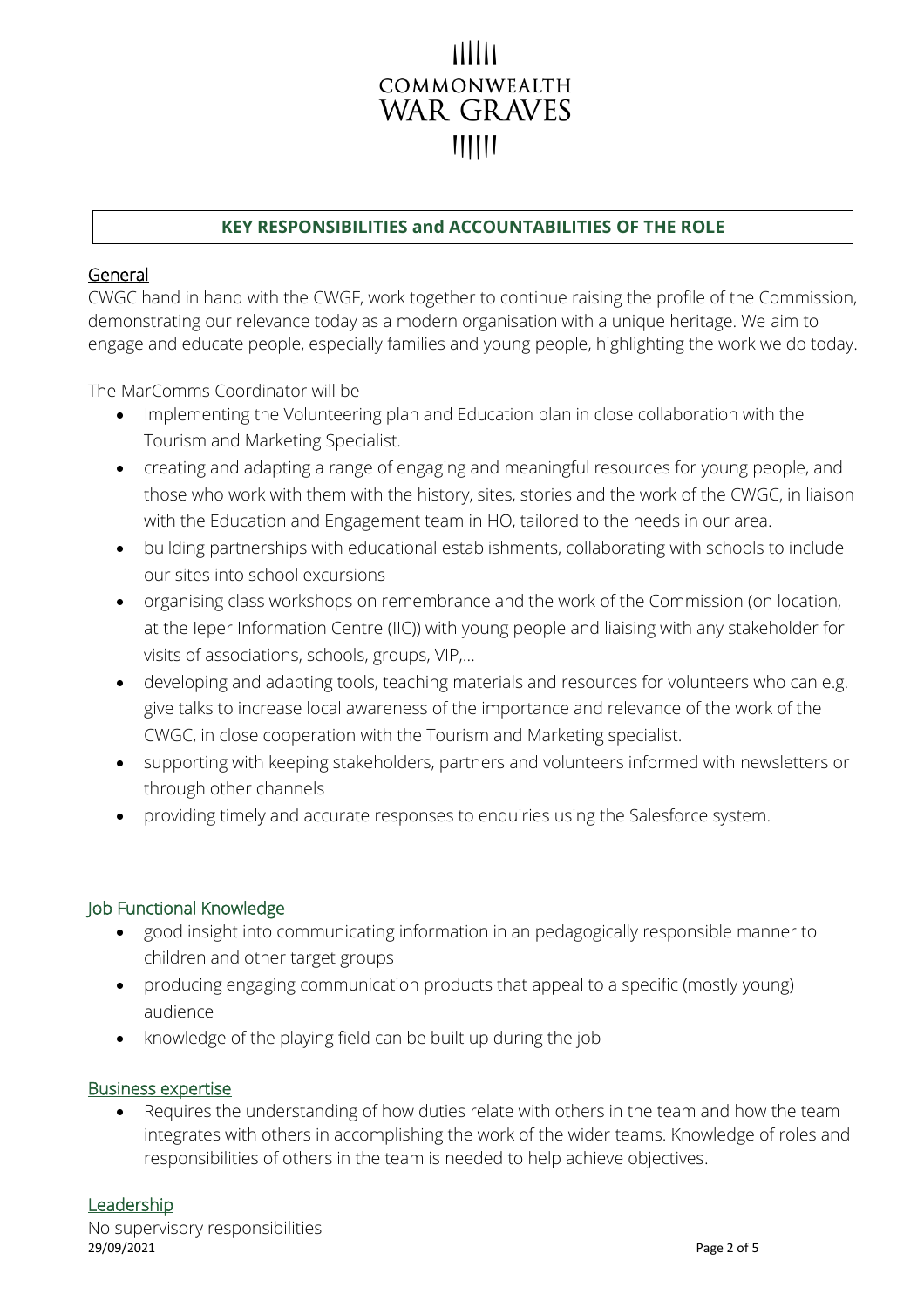# COMMONWEALTH **WAR GRAVES**  $\mathsf{III}\mathsf{II}$

#### Problem Solving

This role requires a self-starter, with a sense of initiative and good problem solving skills, even under pressure

#### Nature of Impact

This person is in direct contact with the public and has in that regard a large impact, being a spokesperson and ambassador.

# Area of Impact

This person has impact on the way the CWGC engages with a young audience which affects the reputation of the organisation.

#### Interpersonal Skills

- Communication and the exchange of information is an important part of the job.
- Strong relation building skills
- Team player

# **PERSON SPECIFICATION**

# Education and Knowledge

#### Essential

- Master's degree or equivalent qualification/experience
- Excellent command of English language and the area's languages (Dutch, French, German)
- Presentation skills

#### Desirable

• Project Management skills would be beneficial

#### Experience

#### Essential

- Experience in a similar role
- Working with a diverse, international and multi-cultural range of stakeholders
- Engaging with stakeholders at all levels of an organisation

#### Desirable

• Experience in giving talks, talking to groups

#### Skills and Abilities

- digitally savvy with a comprehensive understanding of social media and collaborative platforms
- Good organisational skills

#### 29/09/2021 Page 3 of 5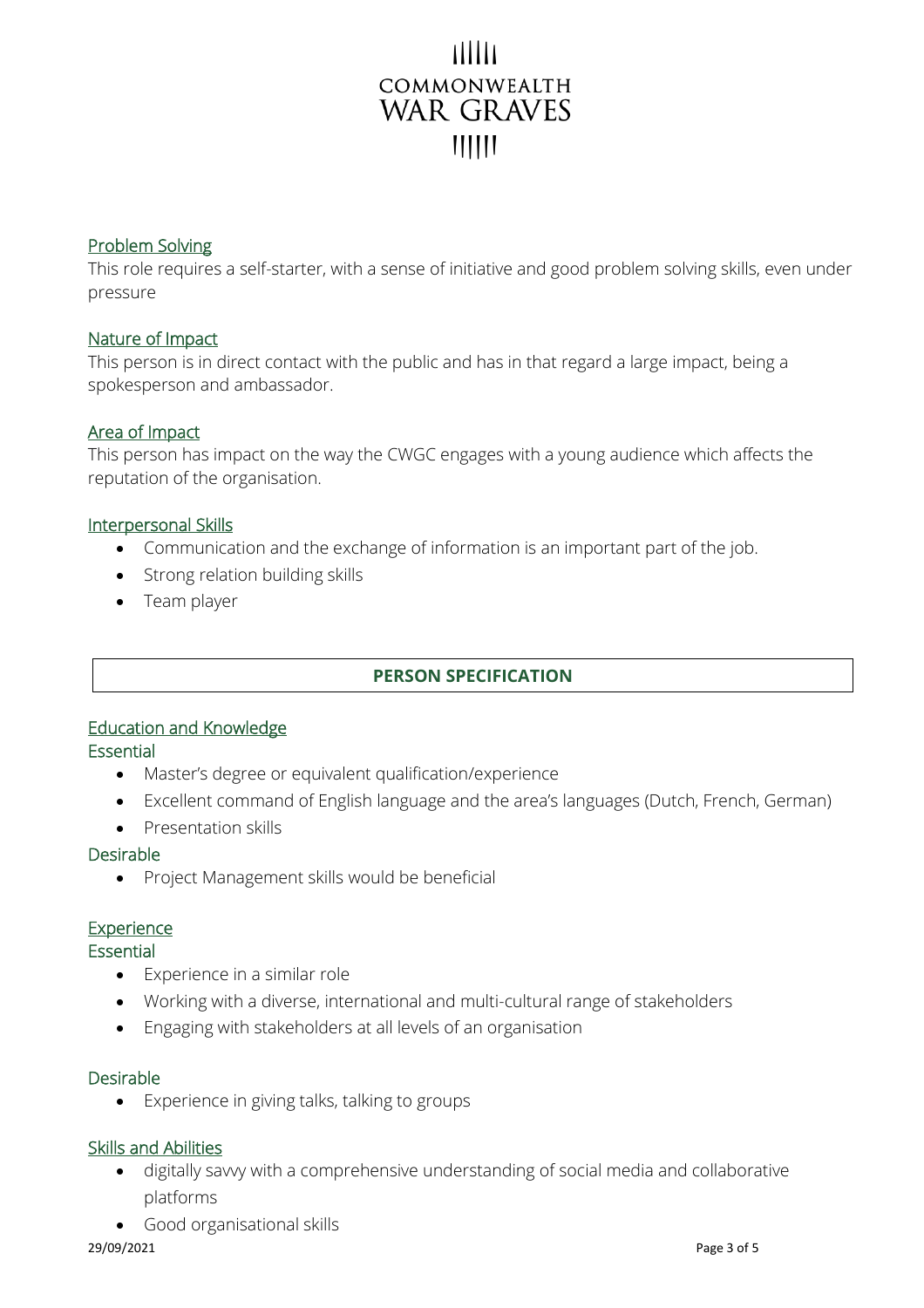# $11111$ COMMONWEALTH **WAR GRAVES**

- Capable of prioritising and planning workload to meet deadlines.
- Committed to continuous professional development
- An alignment and adherence to the Commission's Values: RESPECT, EXCELLENCE, TEAMWORK, COMMUNICATION, PROFESSIONALISM and COMMITMENT
- Health and Safety responsibility for self and others